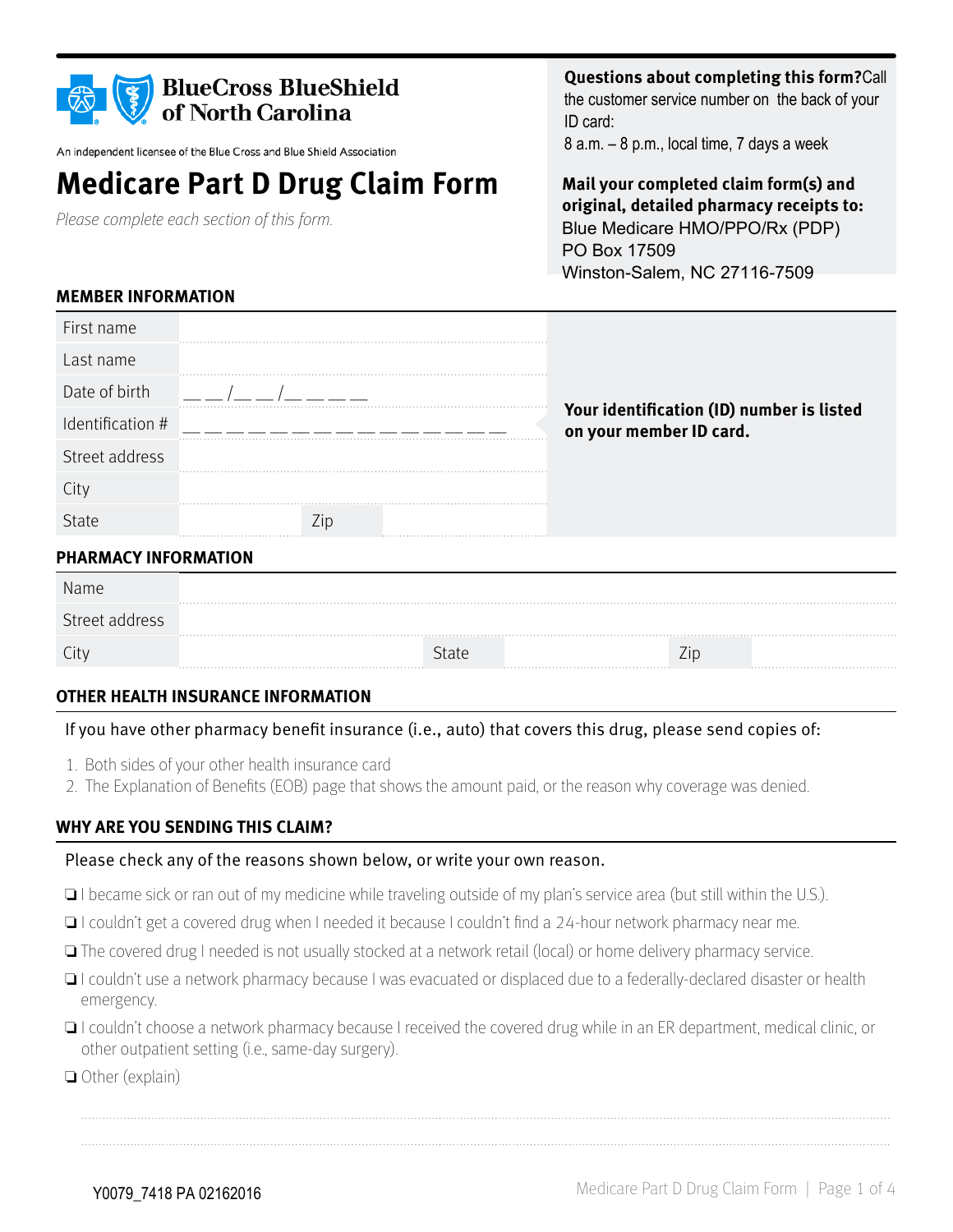#### **INSTRUCTIONS FOR COMPLETING THIS FORM**

- 2016 Part D payment rules say that your doctor must: a. Have a valid 10-digit National Provider Identifier (NPI) number, and b. Accept Medicare claims, or c. Have filed forms to show he or she has asked for Medicare's approval to write prescriptions.
- Use one claim form for each member and each pharmacy. (i.e., one member + two pharmacies = two forms. If two members each use two pharmacies = four forms)
- If you need more claim forms, visit MyPrime.com, or call the member service number shown on your ID card.
- Do not use this form to submit charges for durable medical equipment (i.e., blood glucose meter or test strips).
- Original, detailed pharmacy receipts are required. Not accepted: canceled checks or receipts that only show the amount paid.
- Before you send in your claim(s), be sure to make a copy of all forms and receipts.

#### **DRUG CLAIM INFORMATION**

Original pharmacy receipts are required. Please do not staple them to this form.

#### Receipts must show:

❏ Pharmacy name ❏ Strength

❏ Drug name ❏ Date purchased

❏ Quantity ❏ Drug cost ❏ NDC number ❏ Days' supply

❏ NPI number ❏ Prescription number

All the fields below must be completed in order to process your claim. If you need help finding the information, please ask your pharmacist.

#### **CLAIM FORM**

| Example form                |              |                              |    |                                                                                                  |
|-----------------------------|--------------|------------------------------|----|--------------------------------------------------------------------------------------------------|
| Rx number                   |              | <u>000006011481</u>          |    |                                                                                                  |
| Date filled                 | 10012016     |                              |    |                                                                                                  |
| Quantity                    | 60           | Days' supply                 | 30 | Your pharmacist can give you the national drug<br>code (NDC) and your doctor's national provider |
| Drug name                   | Name of Drug |                              |    | <i>identifier</i> (NPI) numbers.                                                                 |
| NDC number                  |              | <u>0 0 1 8 6 5 0 2 2 2 8</u> |    | <b>National Drug Code</b>                                                                        |
| NPI number                  | $921521$     |                              |    | <b>National Provider Identifier</b>                                                              |
| Total cost of drug \$146.04 |              | Amount you paid \$36.57      |    |                                                                                                  |
| Claim 1                     |              |                              |    |                                                                                                  |
| Rx number                   |              |                              |    |                                                                                                  |
| Date filled                 |              |                              |    |                                                                                                  |
| Quantity                    |              | Days' supply                 |    | Your pharmacist can give you the national drug<br>code (NDC) and your doctor's national provider |
| Drug name                   |              |                              |    | identifier (NPI) numbers.                                                                        |
| NDC number                  |              |                              |    | <b>National Drug Code</b>                                                                        |
| NPI number                  |              |                              |    | <b>National Provider Identifier</b>                                                              |
| Total cost of drug          |              | Amount you paid              |    |                                                                                                  |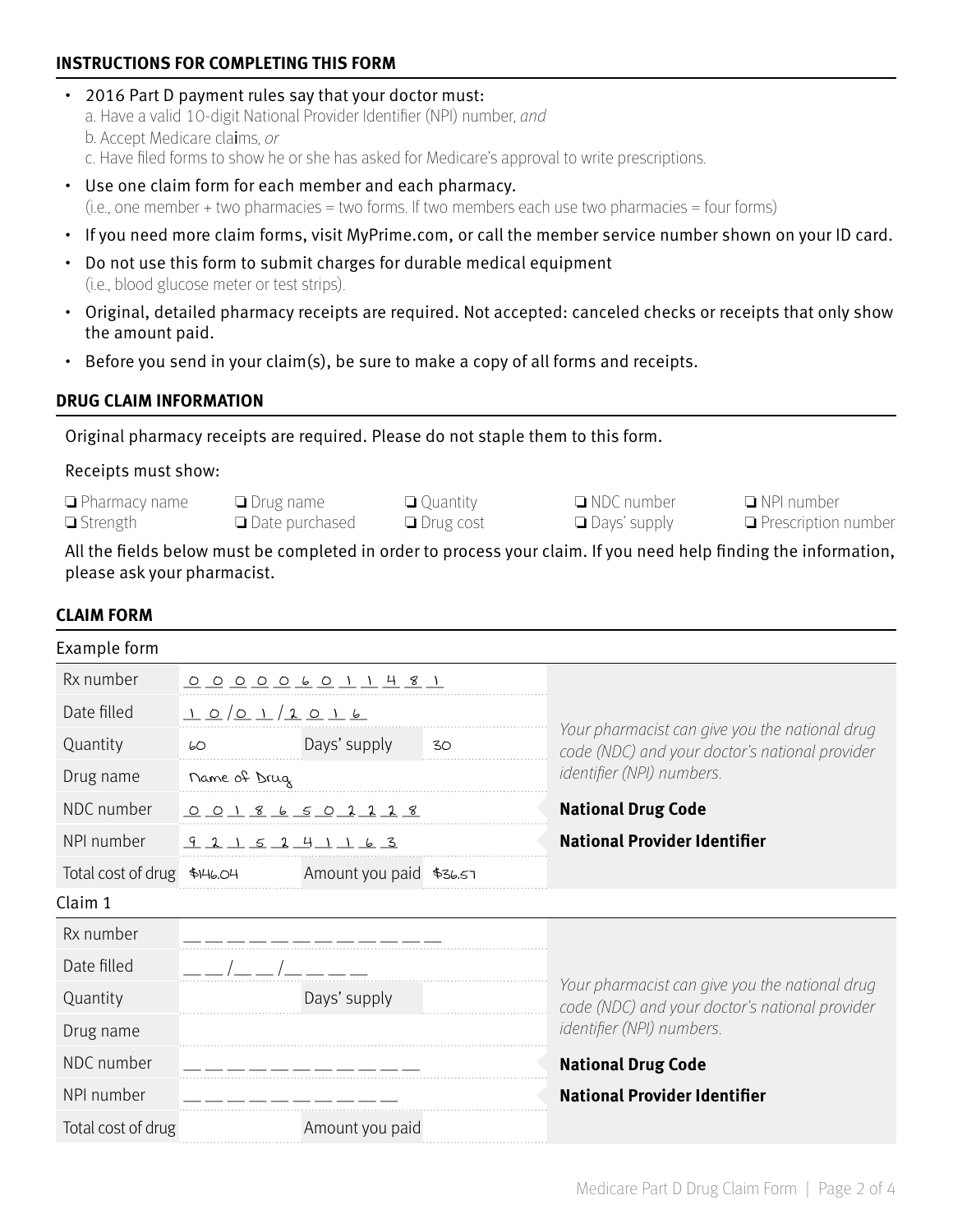#### Claim 2

| Rx number          |                 |                                                                                                  |
|--------------------|-----------------|--------------------------------------------------------------------------------------------------|
| Date filled        |                 |                                                                                                  |
| Quantity           | Days' supply    | Your pharmacist can give you the national drug<br>code (NDC) and your doctor's national provider |
| Drug name          |                 | identifier (NPI) numbers.                                                                        |
| NDC number         |                 | <b>National Drug Code</b>                                                                        |
| NPI number         |                 | <b>National Provider Identifier</b>                                                              |
| Total cost of drug | Amount you paid |                                                                                                  |

#### **COMPOUND DRUG INFORMATION**

A compound drug is made of two or more drugs that are combined. If you are taking a compound drug, your pharmacist needs to enter the NDC numbers for all the ingredients used.

| NDC number | Drug ingredient | Quantity | Cost |
|------------|-----------------|----------|------|
|            |                 |          |      |
|            |                 |          |      |
|            |                 |          |      |
|            |                 |          |      |

#### **MEMBER CERTIFICATION**

#### Your signature below certifies that:

- The information on this form is correct
- The member named above is eligible for pharmacy benefits
- The member named above received the drug(s) listed
- These benefits have not been assigned; any further assignment is void
- I give my permission to share the details of this form with Prime Therapeutics LLC

Member or legal representative signature developed and the control of the Date Date Date Date

#### **OTHER RESOURCES**



**1-800-MEDICARE (1-800-633-4227)**  TTY/TDD: 1-877-486-2048

Calls answered 24 hours/day, 7 days/week, except on federal holidays.



**Health Care Insurance Fraud Hotline:**  1-800-706-4071 TTY/TDD 1-800-693-3816 Monday through Friday, 8 a.m. to 5 p.m. CT.

It is a crime to knowingly give false information or submit a fraudulent claim to get paid for a benefit. It is a crime to give false information on an insurance application. If convicted, the person may have to do any or all of the following: pay the money back, pay a fine, and/or serve time in prison.

Fraud increases the cost of health care for all of us. If you know of (or suspect) any type of health insurance fraud, please call one of the hotline numbers listed above. You don't need to give your name; all calls are confidential.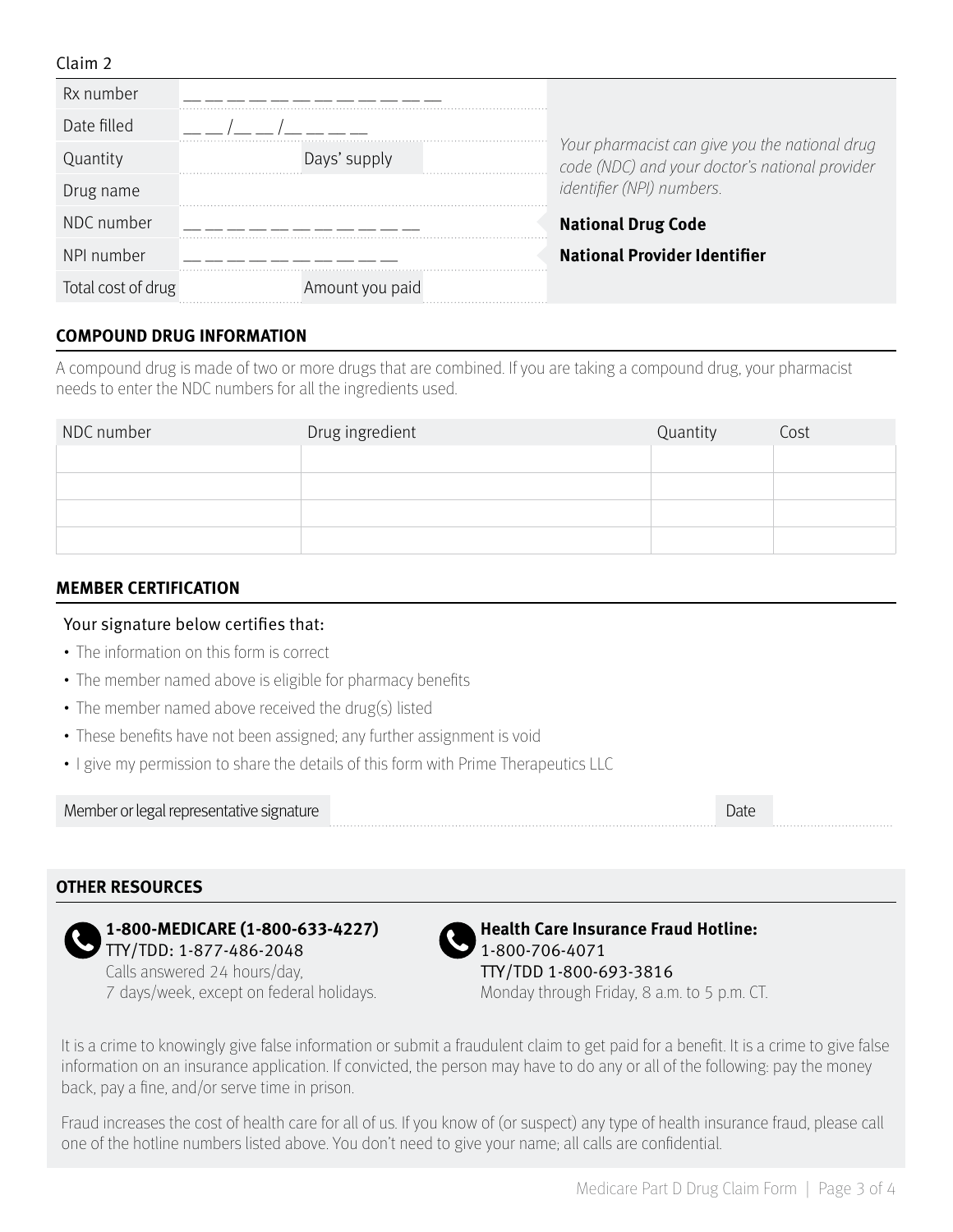#### **DISCLAIMER**

Blue Cross and Blue Shield of North Carolina is a HMO/PPO/PDP plan with a Medicare contract. Enrollment in Blue Cross and Blue Shield of North Carolina depends on contract renewal.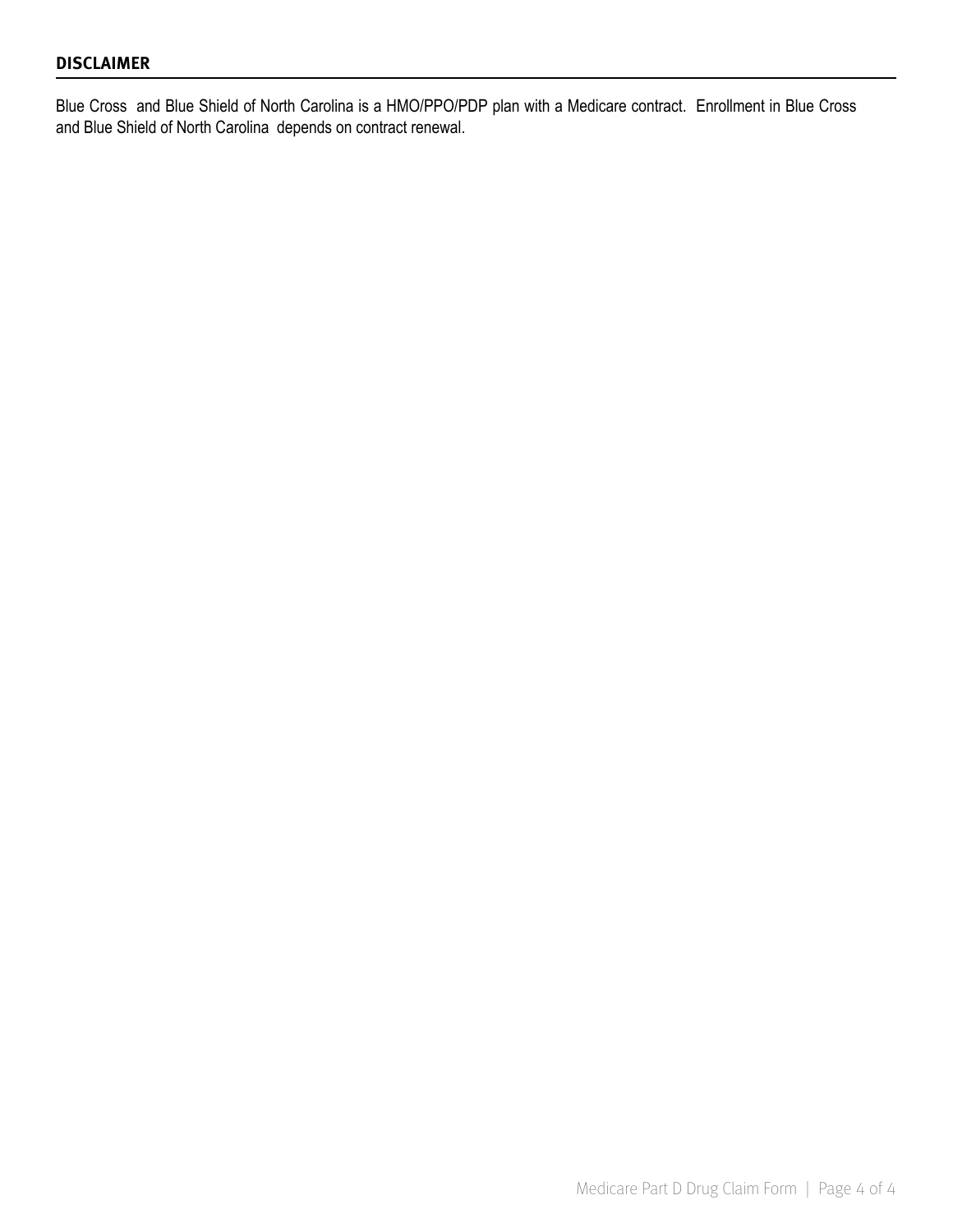# **BlueMedicare HMO**<sup>®</sup> **BlueMedicare PPO BlueMedicare Rx** (PDP)

## Multi-language Interpreter Services

| English:           | ATTENTION: If you speak another language, language assistance services, free of charge,<br>are available to you. Call the Customer Services number on the back of your member ID |
|--------------------|----------------------------------------------------------------------------------------------------------------------------------------------------------------------------------|
|                    | card.                                                                                                                                                                            |
| Spanish:           | ATENCIÓN: Si habla español, tiene a su disposición servicios gratuitos de asistencia                                                                                             |
|                    | lingüística. Llame a Servicio de Atención al Cliente al número que figura al dorso de su                                                                                         |
|                    | tarjeta de identificación.                                                                                                                                                       |
| <b>Chinese:</b>    | 注意: 如果您講廣東話或普通話, 您可以免費獲得語言援助服務。請撥打您會員 ID                                                                                                                                         |
| <b>Vietnamese:</b> | 卡背面的客服部電話號碼。<br>CHÚ Ý: Nếu bạn nói Tiếng Việt, có các dịch vụ hỗ trợ ngôn ngữ miễn phí dành cho bạn. Gọi                                                                         |
|                    | số Dịch vụ khách hàng trên mặt sau thẻ thành viên ID của bạn.                                                                                                                    |
| Korean:            | 주의: 한국어를 사용하시는 경우, 언어 지원 서비스를 무료로 이용하실 수 있습니다.                                                                                                                                   |
|                    | 가입자 ID 카드 뒷면에 있는 고객 서비스 전화번호로 전화해 주십시오.                                                                                                                                          |
| <b>French:</b>     | ATTENTION : Si vous parlez français, des services d'aide linguistique vous sont proposés                                                                                         |
|                    | gratuitement. Téléphonez le Service clients au numéro qui figure au dos de votre carte de                                                                                        |
|                    | membre.                                                                                                                                                                          |
| Arabic:            | ملحوظة: إذا كنت تتحدث اللغة العربية، فإن خدمات المساعدة اللغوية تتوافر لك بالمجان. اتصل برقم خدمة العملاء                                                                        |
|                    | الموضح على ظهر بطاقة هوية العضو الخاصة بك<br>LUS CEEV: Yog tias koj hais lus Hmoob, cov kev pab txog lus, muaj kev pab dawb rau koj.                                             |
| <b>Hmong:</b>      | Hu rau tus nab npawb xovtooj ntawm Lub Chaw Pab Cuam Tswv Cuab uas nyob sab tom                                                                                                  |
|                    | qab koj daim npav tswv cuab ID.                                                                                                                                                  |
| <b>Russian:</b>    | ВНИМАНИЕ: Если вы говорите на русском языке, то вам доступны бесплатные                                                                                                          |
|                    | услуги перевода. Позвоните в Отдел обслуживания по номеру, указанному на                                                                                                         |
|                    | оборотной стороне вашей карточки участника.                                                                                                                                      |
| <b>Tagalog:</b>    | PAUNAWA: Kung nagsasalita ka ng Tagalog, maaari kang gumamit ng mga serbisyo ng                                                                                                  |
|                    | tulong sa wika nang walang bayad. Tawagan ang numero ng Serbisyo sa Kostumer sa likod                                                                                            |
|                    | ng Id kard ng miyembro.                                                                                                                                                          |
| Gujarati:          | સૂચના: જો તમે ગુજરાતી બોલતા હોવ તો તમારા માટે ભાષા સેવાઓ નિ:શુલ્ક ઉપલબ્ધ છે. .તમારા સભ્યપદ                                                                                       |
|                    | ઓળખપત્રની (આઈ.ડી) પાછળની બાજુ પર આપેલ ગ્રાહક સેવાઓના નંબર પર કૉલ કરો.                                                                                                            |
| <b>Khmer:</b>      | ចំណាំ៖ ប្រសិនបើលោកអ្នកនិយាយជាភាសាខ្មែរ សេវាកម្មជំនួយផ្នែកភាសាមានផ្តល់ជូនសម្រាប់លោកអ្នកដោយមិនគិតថ្លៃ។                                                                             |
|                    | សូមហៅទៅកាន់សេវាអតិថិជនដោយប្រើលេខទូរស័ព្ទនៅខាងខ្នងកាតសមាជិករបស់លោកអ្នក។                                                                                                           |
| German:            | ACHTUNG: Wenn Sie Deutsch sprechen, stehen Ihnen kostenlos sprachliche                                                                                                           |
|                    | Hilfsdienstleistungen zur Verfügung. Rufen Sie die Nummer des Kundenservice an, die auf                                                                                          |
|                    | der Rückseite Ihrer Mitglieds-ID-Karte angegeben ist.                                                                                                                            |
| Hindi:             | ध्यान दें.' यदि आप हिन्दी बोलते हैं तो आपके लिए मुफ्त में भाषा सहायता सेवाएं उपलब्ध हैं। अपने सदस्य आईडी कार्ड के पीछे मौजूद ग्राहक सेवाएं                                       |
|                    | नंबर पर कॉल करें।                                                                                                                                                                |
|                    |                                                                                                                                                                                  |

Y0079\_7585 PA 08232016 U12555h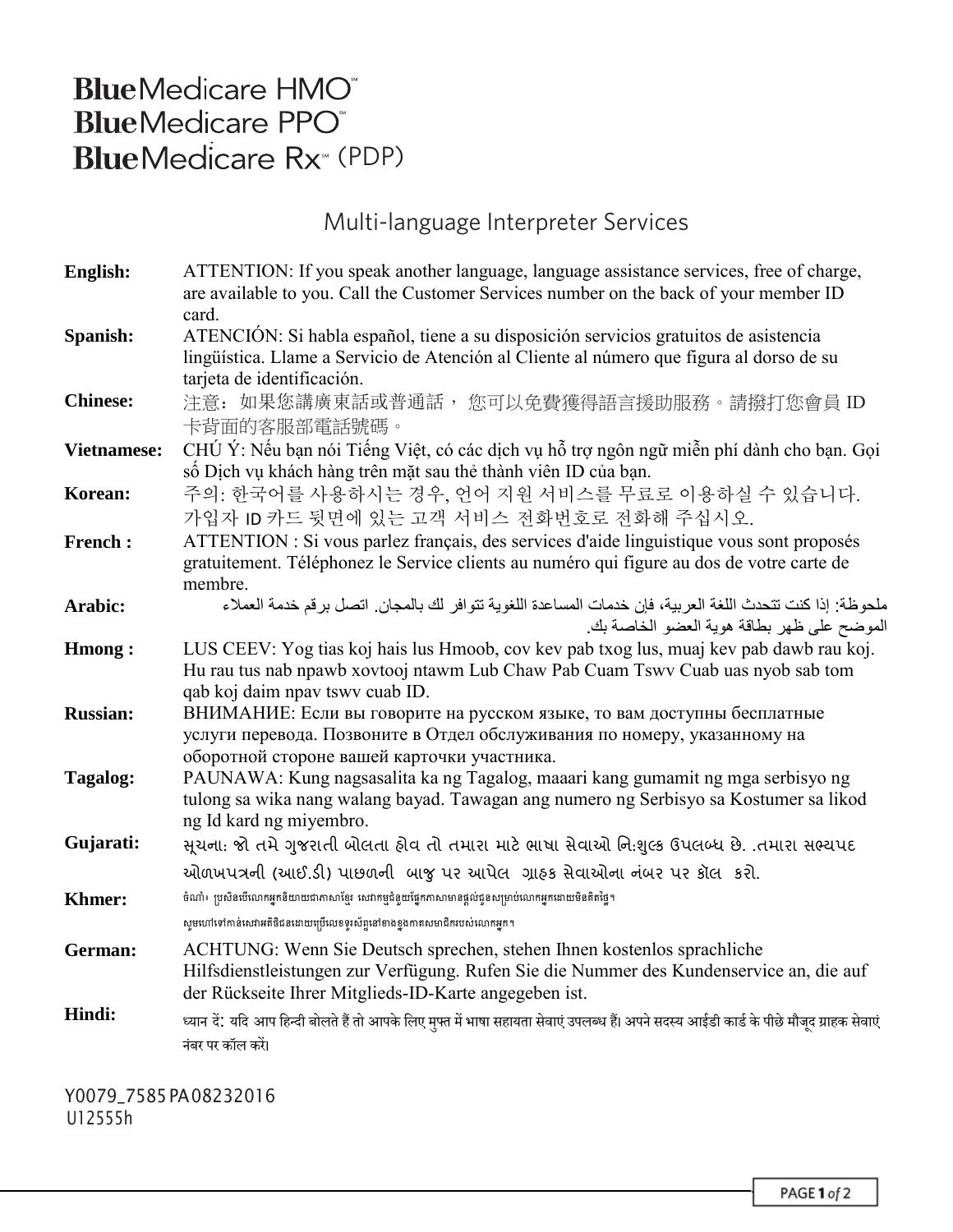## **BlueMedicare HMO BlueMedicare PPO BlueMedicare Rx**<sup>®</sup> (PDP)

### Multi-language Interpreter Services

Lao: ເຊີນຊາບ<sub>:</sub> ຖ້າທ່ານເວົາພາສາລາວ, ມີການບໍລິການຊ່ວຍເຫຼືອດ້ານພາສາຟຣີໃຫ້ທ່ານ. ໃຫ້ໂທຫາ ຂອງຝ່າຍບໍລິການລູກຄ້າຕາມເບີຢູ່ດ້ານຫຼັງບັດຂອງທ່ານ.

**Japanese:** 注意事項:日本語を話される場合、無料の言語支援をご利用いただけます。メンバ ーID カードの裏面のカスタマーサービス番号にお電話ください。

Blue Cross and Blue Shield of North Carolina is an HMO and PPO plan with a Medicare contract. Enrollment in Blue Cross and Blue Shield of North Carolina depends on contract renewal.